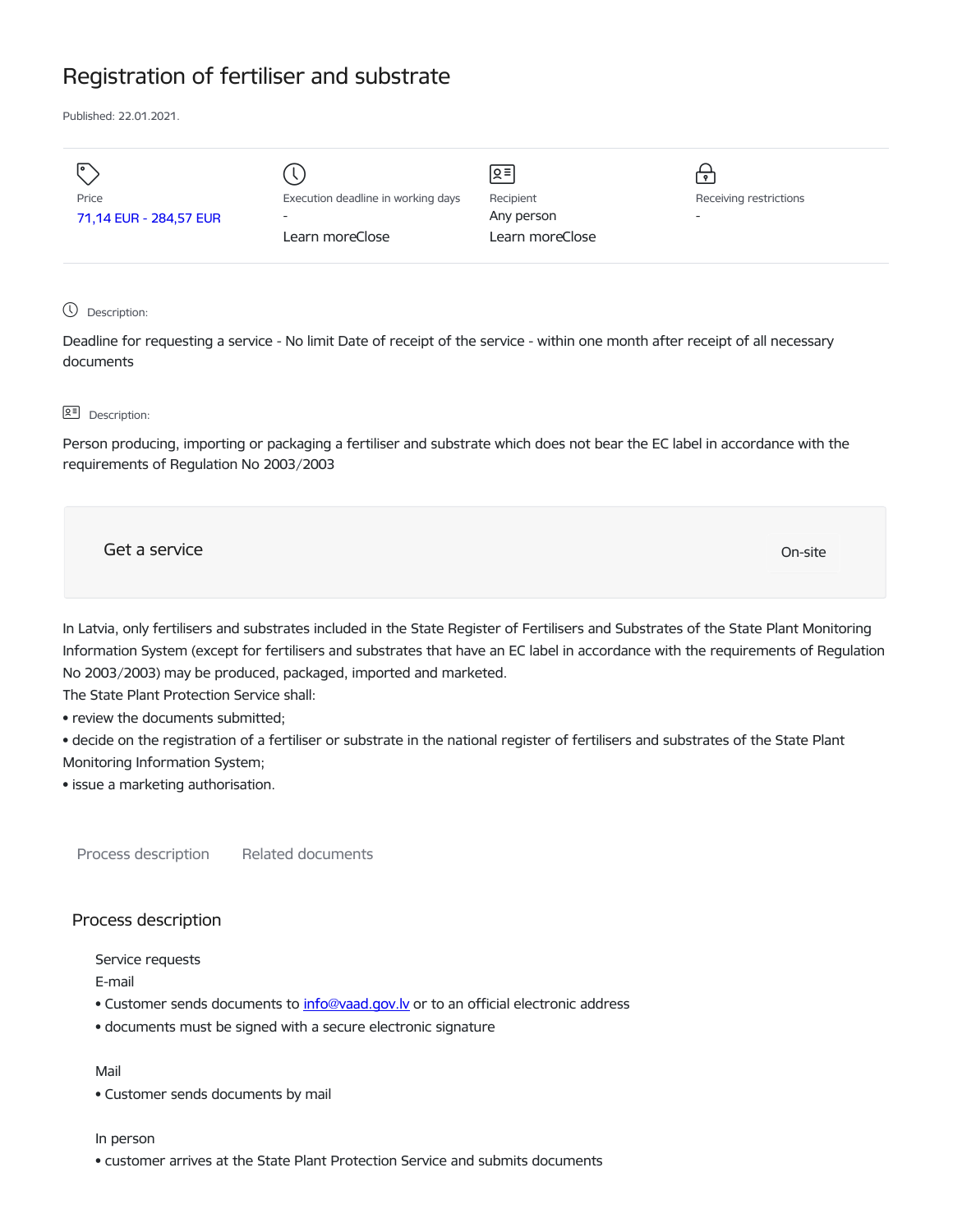Required documents:

• the manufacturer or importer shall submit a test report issued by an accredited laboratory (for a fertiliser and substrate produced in a Member State of the European Union and in a country of the European Economic Area, a test report issued by the manufacturer may be submitted), while a test report for biologically active compounds in plant growth promoters and viable micro-organisms may be submitted in the composition of microbiological preparations, issued by a scientific report a scientific institution registered in the Register of Scientific Institutions in conformity with the Law on Scientific Activities or a scientific institution officially registered by another Member State of the European Union; the test report submitted for registration may not be older than 12 months

• The packer shall provide a copy of the registration certificate for the fertiliser or substrate

• an opinion issued by a scientific body conforming to the requirements referred to in Sub-paragraph 21.4 of Regulation No 506 of the Cabinet of Ministers regarding the fact that the plant growth promoter or microbiological preparation has given a positive result of the effectiveness of the fertiliser; the opinion shall indicate the crop used in the trial

• the text of the label, labelling or accompanying document with information in Latvian in accordance with Regulation No 506, paragraph 52, of the Cabinet of Ministers - for a fertiliser (except a microbiological preparation), paragraph 53 - for a microbiological preparation and paragraph 54 - for a substrate

• test report (copy) on the safety of detonation of ammonium nitrate fertilisers with a nitrogen content exceeding 28%

• safety data sheet if provided for

## • List of planned sales sites

• Information on the assigned official registration or recognition number and reference to the website of the competent authority containing information that the manufacturer of the fertiliser or substrate has been recognised or registered in accordance with the requirements of Regulation No 1069/2009 if the fertiliser or substrate contains animal by-products or derived products not intended for human consumption

• written authorisation of the manufacturer to repackage the microbiological preparation if it is intended to do so

• a certificate issued by the control authority specified in the regulatory enactments regarding the supervision and control of organic farming, which certifies the conformity of the fertiliser for labelling or labelling with the indication "Biological agriculture", if the labelling, labelling and accompanying document of the fertiliser provides for the use of the indication "Biological agriculture"

#### Payment of state fee

Prior to receipt of the service, the State fee shall be paid in accordance with Section 2 of Cabinet Regulation No. 83 of 30 January 2007, Regulations regarding the State fee for registration of a fertiliser and substrate or the receipt of a permit for the importation or sale of a fertiliser and substrate, as well as the procedures for payment thereof (see Section "Other information" - "Regulatory enactments").

Amount of the State fee:

• the registration of a fertiliser included in the D, E, G or H identification group EUR 71,14;

• for the registration of a fertiliser and substrate included in the identification group A, B, C, F or K, EUR 142,29;

• for the temporary registration or registration of a fertiliser (microbiological preparation) included in the identification group I EUR 284,57;

• for the temporary registration or registration of a fertiliser included in the J identification group EUR 142,29.

### The State fee shall not be payable for:

• registration of a fertiliser (microbiological preparation), if it has been paid for the temporary registration of a fertiliser (microbiological preparation);

• registration of a fertiliser (plant growth promoter), if it has been paid for the temporary registration of a fertiliser (plant growth promoter);

• the re-registration of a fertiliser registered in another group in the identification group J.

State Fee Properties Consignee: Treasury